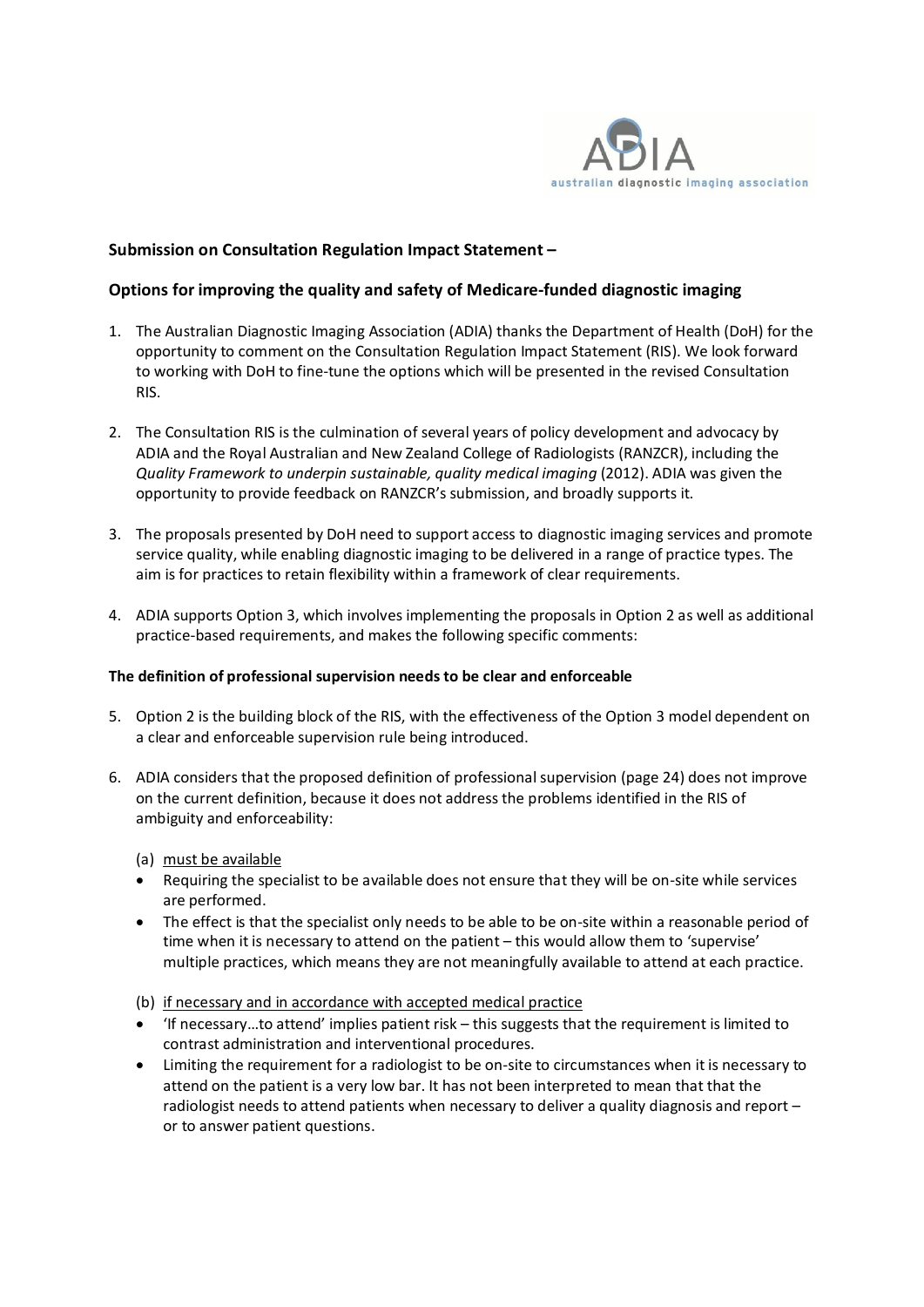- 'Accepted medical practice' does not improve the clarity of the requirement it is limited by the words "if necessary".
- (c) within a reasonable period of time
- Attendance within a reasonable period of time is vague for example it could allow a radiologist to cover most of metropolitan Melbourne. This broad requirement has previously been interpreted as a 20 minute walk rule by some providers, and within one hour's drive or one day's drive by others
- 7. ADIA recommends that the proposed supervision definition be refined, primarily to address the need for a medical specialist or consultant physician to be on-site for particular modalities, using the following framework:
	- A strict on-site rule for mammography, image-guided interventional procedures or surgical interventions and contrast administration, which requires the medical specialist or consultant physician to be on-site while the service is being performed.

The rule would include an exemption for practices subject to a rural and remote exemption, to enable a medical practitioner to supervise the administration of contrast.

 A generally on-site rule for MRI, CT, MSK and selected Ultrasound, which requires the medical specialist or consultant physician to be available on-site, provide consultative supervision, and attend on patients in accordance with accepted medical practice.

'Consultative supervision' is where the radiologist exercises his or her professional judgement with full regard to accepted medical practice, and participates in the examination as required to provide quality imaging, a diagnosis that supports the referrer in determining the most appropriate treatment options, and a comprehensive report.

The rule would include exemptions for outside ordinary working hours (9am-5pm on weekdays, excluding public holidays) and reasonable breaks (including meals and other breaks) and clinical meetings to a maximum of three hours per day.

8. ADIA is a strong supporter of medical specialists and consultant physicians being on-site while ultrasound services are being performed. This should be encouraged because medical specialists and consultant physicians offer significant value in the provision of clinical input and attendance on patients when required. However, it is important to recognise that current accepted medical practice has evolved to a significant volume of ultrasound services being performed without a radiologist on-site. There is a significant risk that if the supervision requirement for CT is the same as for ultrasound, practice standards in CT will evolve to reflect practice standards in ultrasound, resulting in an increase in unsupervised CT.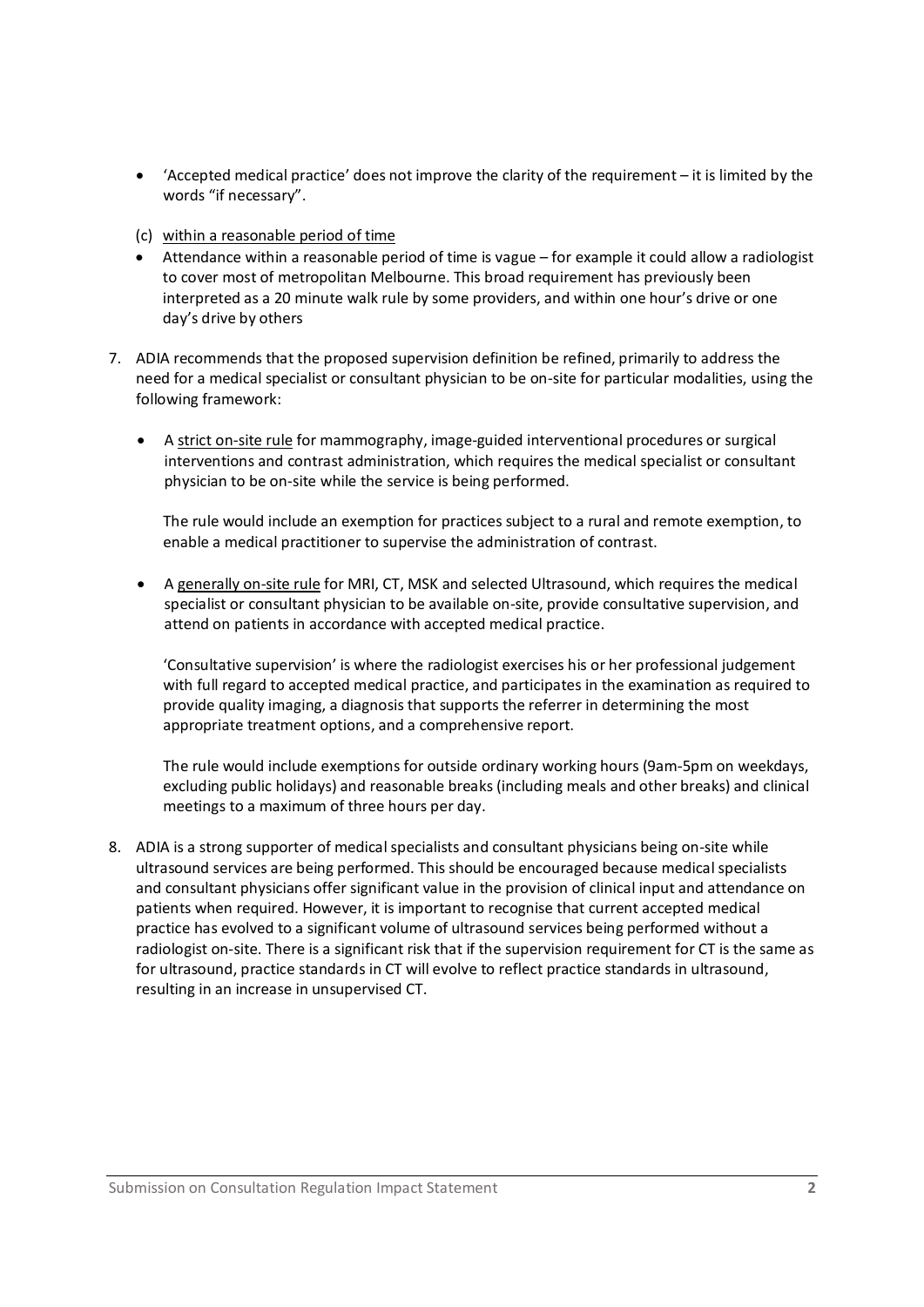- 9. Finding the appropriate balance when setting supervision rules for ultrasound is difficult. ADIA recommends that DoH engage with the various specialist groups to clarify which ultrasound services:
	- should require a medical specialist or consultant physician to be available on-site to provide consultative supervision while the service is being performed;
	- should require an off-site medical specialist or consultant physician to be available to provide consultative supervision through the use of technology while the service is being performed; and
	- should not require a medical specialist or consultant physician to provide consultative supervision while the service is being performed.
- 10. ADIA would like to work with DoH to further develop these proposals for inclusion in the revised Consultation RIS.

#### **Practice-based requirements in Option 3**

- 11. ADIA supports the practice-based requirements for comprehensive practices set out in Option 3, including:
	- CT services must be provided as part of a comprehensive practice.
	- A radiologist must be on-site for an agreed minimum number of hours.
	- Practices would maintain records to indicate the name of the supervising and reporting radiologist, who need not be the same person (this would enable the service would be billed in the name of the supervising radiologist). It is important that the prevailing practice of 'figurehead billing' is expressly approved as part of these arrangements.
- 12. ADIA considers that SPECT and PET/CT equipment should not be included in comprehensive practice arrangements, except where the equipment is used for diagnostic CT services under the DIST.
- 13. ADIA supports the proposal to permit radiologists to substitute a more appropriate imaging service in place of the requested imaging service, without the need for consultation with the requester. However, in many cases the more appropriate service has a higher MBS fee than the requested service – the radiologist should not be restricted from substituting this service. There is a natural check and balance in the nature of referrer-radiologist arrangements – if a radiologist substitutes services beyond what the referrer considers appropriate, that referrer would be discouraged from referring to that radiologist again in future. Concerns about abuse of this rule could also be addressed by auditing radiologists' substitution patterns.

#### **Option 3 needs to include rural and remote exemptions**

14. ADIA shares RANZCR's aspiration that all diagnostic imaging services be supervised by an on-site radiologist, regardless of where in Australia the service takes place. However, this aspiration is not achievable in the short to medium-term due to workforce constraints.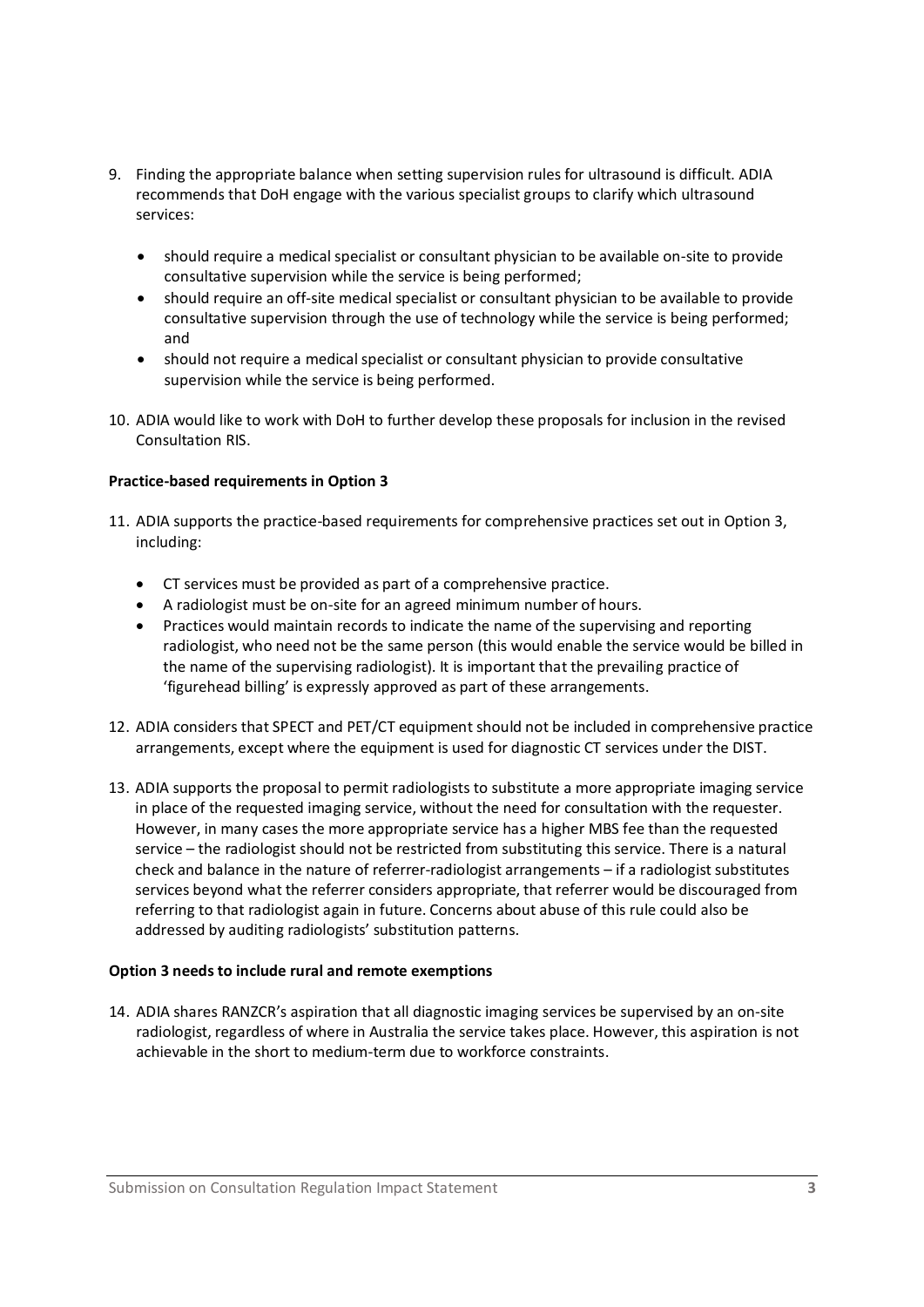- 15. To maintain access to diagnostic imaging for rural and remote communities, it is critical that the revised Consultation RIS include rural and remote exemptions in **both Options 2 and 3. Rural and** remote exemptions underpin access to a limited range of diagnostic imaging services for patients in these communities where employing a radiologist is not viable. Access would be lost if a radiologist is required to be on-site for a minimum number of hours each day in comprehensive practices.
- 16. As well as in private practices, many CT services that operate under the rural and remote exemption are located in the local public hospital, and are an essential component of clinical services delivered in those communities. In particular, CT is a critical service for urgent cases such as head trauma or appendicitis, as it enables local clinicians to determine whether to transport the patient to a tertiary hospital.
- 17. In rural and remote areas, there may need to be a flexible approach to comprehensive practice requirements and how the mix of CT, Ultrasound and X-Ray services is provided between practices. This will ensure that patients have access to a full range of services.
- 18. The 30km rule is the current basis for rural and remote exemption eligibility. The rule has shortcomings, however the key policy objective needs to continue to support radiologists who make themselves available on-site in rural and remote communities – particularly if the aspiration is to increase the numbers of radiologists on-site in these communities. ADIA supports the consideration of changes to this exemption as a separate item of work for DoH, however this should be through improvements to the 30km rule rather than the AGSC-RA classification or the Mixed Monash Model, which would discourage radiologists from relocating to these communities.
- 19. As an interim measure, the current 30km rule should remain.
- 20. Area of Need arrangements are a major inhibitor to bringing radiologists to rural and remote communities, as the application process has broken down. ADIA has been making representations to the Department of Health on this issue for many years. We recommend that these arrangements are improved as an essential first step, to support the aspiration to give patients access to on-site radiologists in rural and remote communities.
- 21. ADIA considers that in locations where it is not currently viable to mandate an on-site radiologist, access and service quality can be balanced by putting appropriate service standards in place. This would include a requirement that an off-site radiologist supervise services while the service is being performed through the use of technology.
- 22. However, ADIA does not support rural and remote exemptions for MRI, mammography, and imageguided interventional procedures or surgical interventions. These are services for which it is important that a radiologist is on-site and available to attend the patient.
- 23. While not currently within the scope of this RIS, ADIA supports the Australasian Association of Nuclear Medicine Specialists recommendation that a partial rural and remote exemption to the performance and supervision requirements for nuclear medicine services be developed.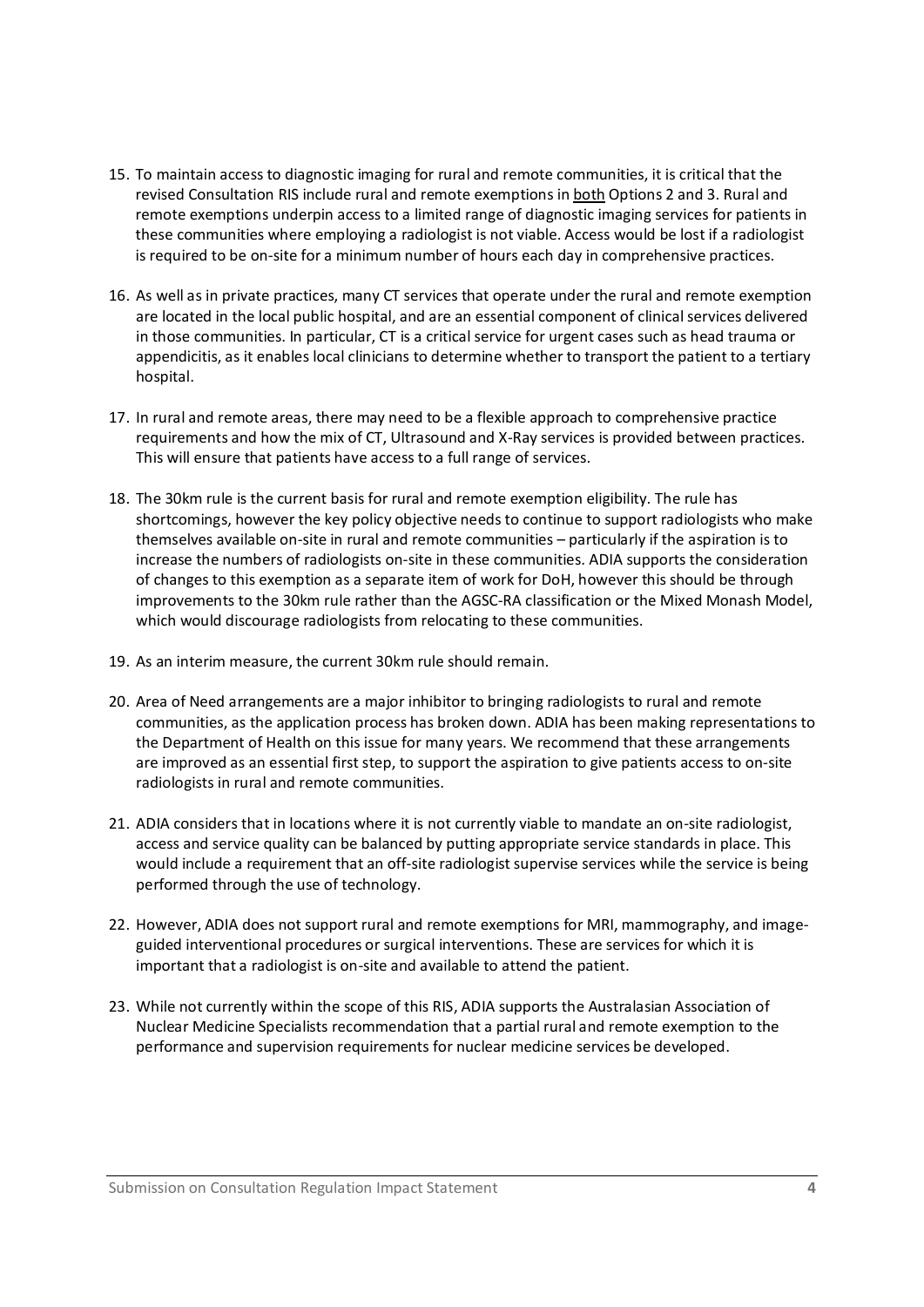#### **The RIS needs to reflect on whether the changes will be enforceable**

24. The diagnostic imaging sector is unlikely to support changes to supervision rules unless it can be satisfied that the new rules will be enforceable by the Department of Human Services (DHS). The new supervision rules should set clear expectations of diagnostic imaging providers, and be coupled with a commitment by DHS to an ongoing programme of compliance and audit.

#### **ADIA supports changes to ultrasound requirements**

- 25. ADIA supports the introduction of credentialing arrangements and minimum equipment standards for ultrasound services.
- 26. ADIA also supports introducing a definition of diagnostic ultrasound, to reflect the evolution of ultrasound into a broad range of clinical settings for different clinical purposes. ADIA is currently working with other stakeholders on defining the components of 'comprehensive' and 'focused' ultrasound. We look forward to working with DoH to progress this work.

2 July 2015